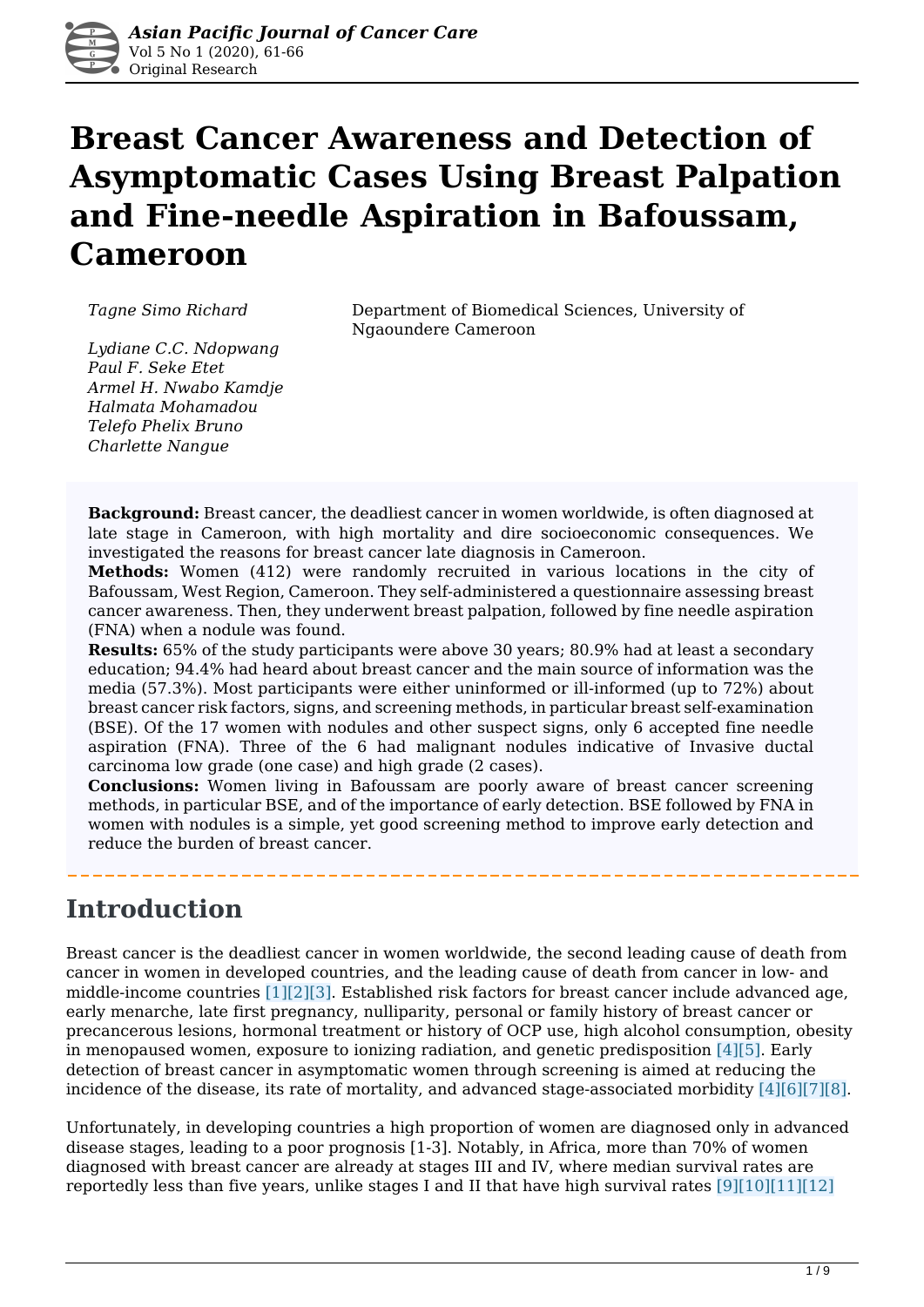[13]. While mammography screening programs are well-established and caused decreases in breast cancer mortality in developed countries, most cases of breast lumps are detected often accidentally in Cameroonian women, with an incidence of 35.25 per 100,000 women and a mortality rate of 48.12% [14][15]. Early reports showed that this was partly due to the lack of awareness about screening methods, with few women attending national screening programs when available [16] [17]. Moreover, unfortunately, in our context mammography is still inaccessible to the majority of the population due to a small number of imaging centers, and because mammographic examinations are still expensive and beyond the financial possibilities of the average Cameroonian. It is necessary to rely on an inexpensive and easy to perform alternative screening method, thus adapted to our economic context, such as clinical breast examination (CBE), particularly considering that severe cases of high-grade breast cancer are more and more diagnosed in woman younger than 35 [9-14-15].

The aim of the present study was to contribute to the understanding of factors preventing the early diagnosis of breast cancer in our environment. We hypothesized that poor awareness about breast cancer, and its screening methods and signs were the major driver of late diagnosis of breast cancer in Cameroon. To verify this hypothesis, we administered a questionnaire to women randomly selected in Bafoussam, a Cameroonian semi-agricultural town (rain forest) of approximately 347,517 inhabitants that only has one pathology laboratory and one pathologist, and where breast cancer campaigns have been carried out, although sporadically in the recent decade. We assessed also the feasibility of an early detection of breast cancer by breast palpation followed by fine-needle aspiration (FNA) cytology in cases where nodules were detected. FNA is a relatively inexpensive technique for breast cancer detection in professional clinical settings, which also presents with the advantages of being less invasive, having wide applicability for palpable tumors, and allowing sampling of different areas of the lesion, increasing the reliability of breast cancer diagnosis [18] [19].

# **Materials and Methods**

### **Participants and ethical considerations**

Our participants were 412 women randomly selected among the residents of the city of Bafoussam, West Region, Cameron. Signed informed consent was obtained from each participant at recruitment. Before analysis, data collected were anonymized to protect the privacy of participants.

All the procedures of the study were approved by the ethical committee of the Faculty of Medicine, University of Ngaoundere, and an authorization was obtained from the Regional Delegation of the Ministry of Health to recruit participants for this study.

### **Study procedures**

From June to September 2017, a cross-sectional study was conducted in Bafoussam, where simple random sampling was used to recruit asymptomatic/healthy women in various locations in the city, including markets, churches, meetings and congresses, hospitals, and private residences. Women previously diagnosed with breast cancer and women undergoing unilateral or bilateral mastectomy were not included.

After being presented individually with study rationale and detailed information on procedures, each participant willing to join the study had to sign an informed consent form. Afterwards, she was given an appointment at Bafoussam Central Hospital for data collection. During data collection, participants were allowed 30-40 min to self-administer a questionnaire aimed at collecting participant's sociodemographic characteristics, and at assessing awareness about breast cancer and screening good practice. All patients underwent clinical breast examination performed by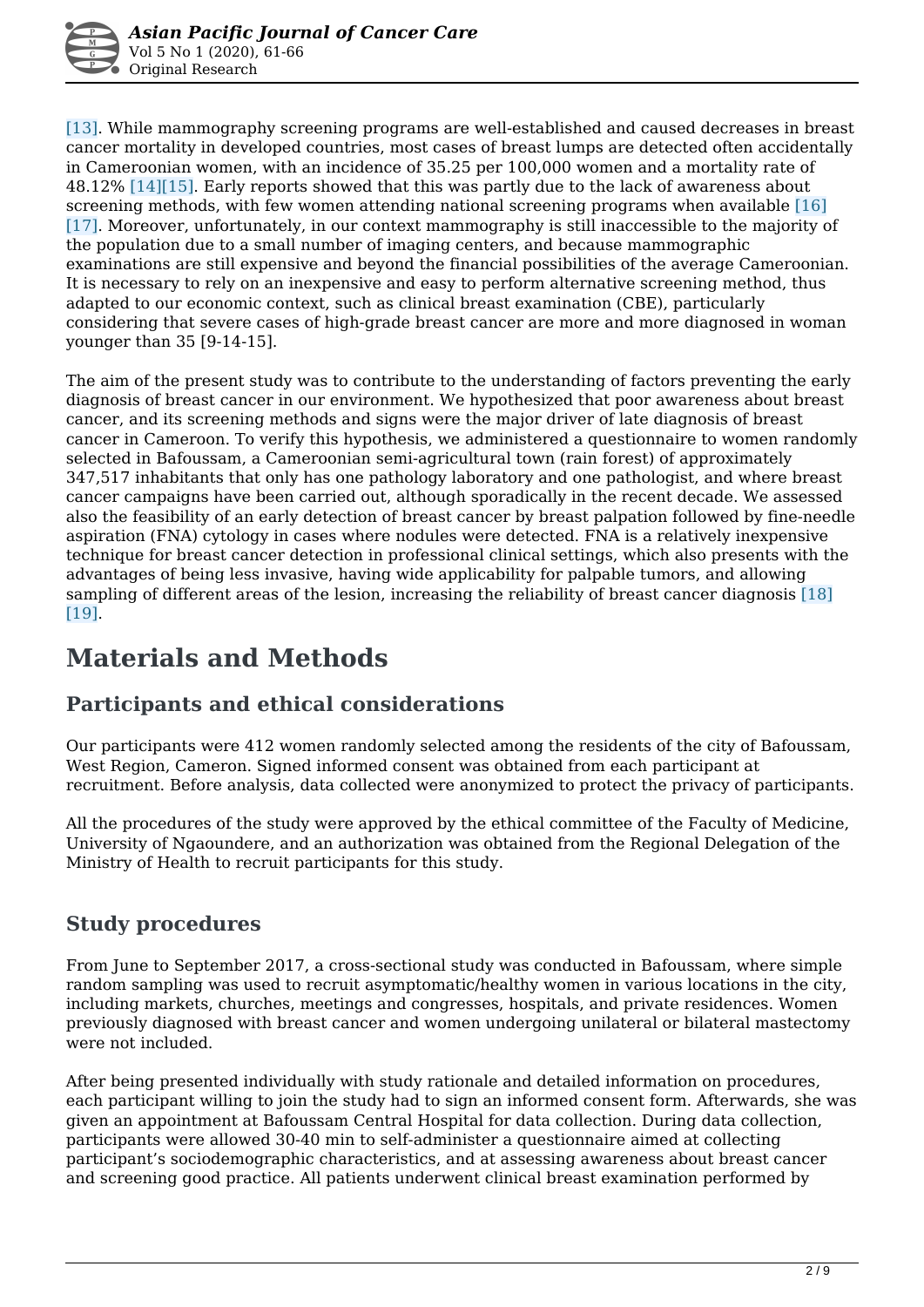surgeon or gynaecologist at the gynecological service of the Central hospital of Bafoussam. The technique involved a thorough physical examination of the breast including visual inspection, checking for palpation of the breast, examination of the axillary lymph nodes and the features breast abnormalities such as breast lumps, lumpiness, changes in breast size, skin and nipple changes. The whole procedure required about 1h per patient.

### **Data collection**

Awareness about breast cancer and recommended screening methods was assessed using a questionnaire collecting the following information:

• Demographic characteristics like age, education, and occupation;

• Physiological factors with established risk potential in breast cancer context such as age (to assess whether age was advanced), age at first menarche (to determine early onset), and the presence and onset of menopause (late vs. early);

• As well as personal history and family-related factors such as parity (to distinguish nulliparous from multiparous), age at first [1-3] pregnancy (to determine whether it occurred late), history of breast feeding, history of exposure to ionizing radiation, history of hormonal treatment, history of OCP use, family history of breast cancer, and history of alcohol and tobacco consumption;

In addition, the questionnaire also included questions aimed at assessing:

• The awareness about the recommended screening methods for breast cancer early detection (breast self- examination and mammography);

• And knowledge about commonly reported breast cancer symptoms like nipple discharge, change in skin appearance, change in breast size, the presence of breast masses, and inflamed axillary lymph nodes.

### **Breast examination**

When a nodule was identified as well as its characteristics (site, number, consistency, size, mobility relative to deep skin and plans, painful or not) during clinical breast examination performed by surgeon or gynaecologist at the gynecological service of the Central hospital of Bafoussam, FNA was performed with the consent of the participant, using a 10 mL syringe with a 3-gauge needle, using standard clinical procedures. Each sample collected was mounted on a slide, processed for May-Grünwald Giemsa staining, and analyzed using bright-field microscopy (magnifications 4x to 40x) at the Laboratory of Anatomo-Cytopathology of the University Hospital Center of Yaoundé. In case of cancer, Fisher's simplification of Black's nuclear grading scheme was used to determine the grade.

Instead, when nipple discharge occurred at examination, characteristics were determined and recorded as well (aspect, uni- or bilateral, uni- or multi-orificiel). Moreover, palpation of armpits was also performed to assess eventual axillary lymph node inflammation. The following characteristics of inflamed axillary lymph nodes were determined and recorded: number, size, and mobility relative to surrounding tissue.

### **Statistical analysis**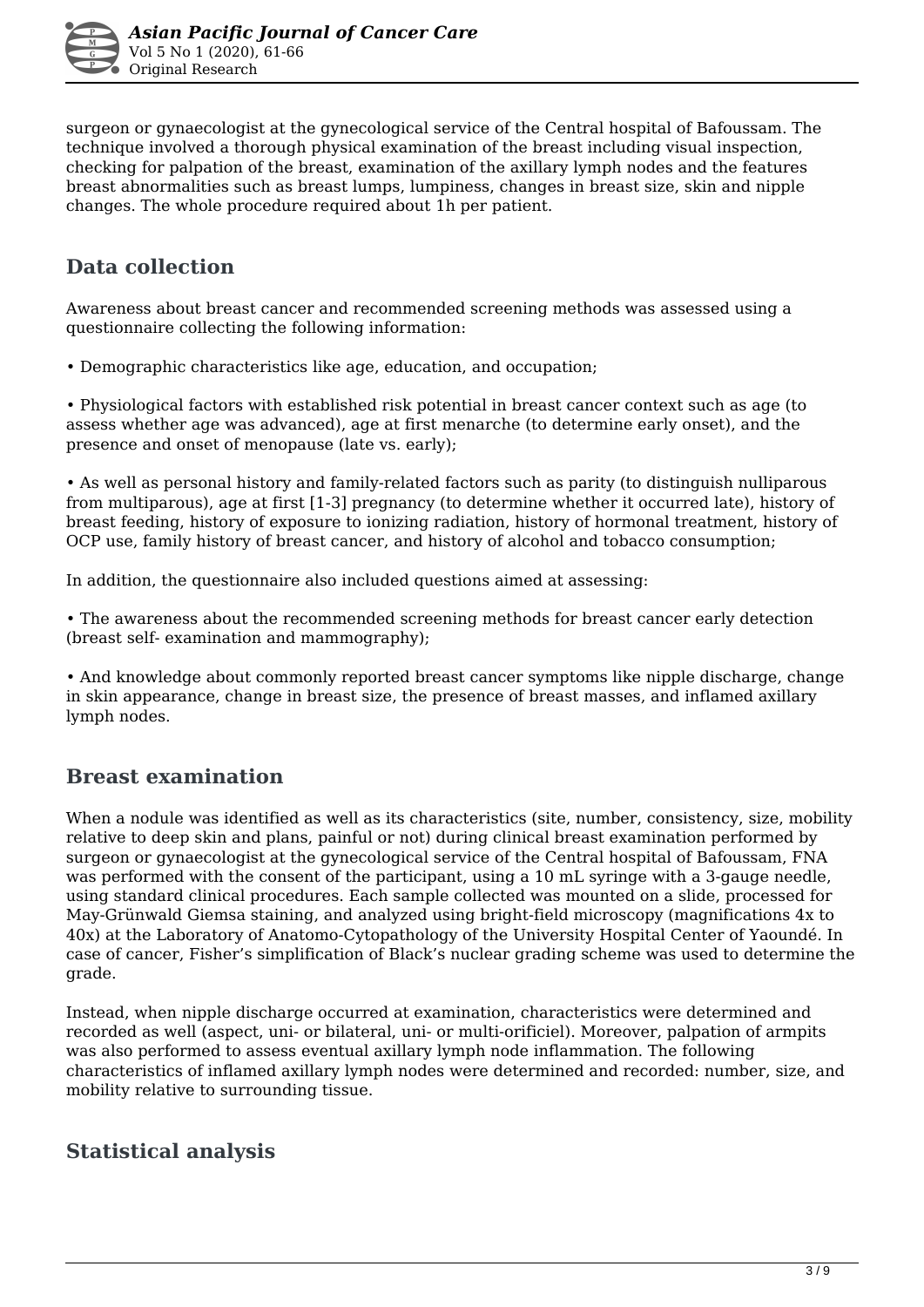

Data was collected, organized, and presented as frequency distributions. Data analysis was performed using XLStat Version 2019. The χ2 test was used to compare proportions and correlations were determined between education, occupation, and breast cancer awareness. Statistical significance was set at p < 0.05.

# **Results**

### **Sociodemographic information**

Table 1 summarizes the sociodemographic information of the study participants. Most of the study participants (65%) were above 30 years old. More than 80.9% had at least a secondary education, of which 58% who ended their studies in secondary School and 22.8% who received a higher education (Table 1).

| Variables   |                        | N   | %             |
|-------------|------------------------|-----|---------------|
| Age (years) | $30$                   | 142 | 34.47         |
|             | $\geq$ 30              | 270 | 65.53         |
| Education   | None                   | 17  | $ 4.1\rangle$ |
|             | Primary                | 60  | 14.6          |
|             | Secondary              | 241 | 58.1          |
|             | University             | 94  | 22.8          |
| Occupation  | Housewife              | 125 | 30.3          |
|             | Student                | 110 | 26.7          |
|             | Teacher                | 20  | 4.9           |
|             | Health professional    | 16  | 3.9           |
|             | <b>Business woman</b>  | 60  | 14.6          |
|             | Civil Administrator    | 11  | 2.7           |
|             | Other, informal sector | 70  | 17            |

**Table 1: Sociodemographic Characteristics of Participants.** 

The participants were housewives, students, teachers, health professional, business women, civil administrator, and informal sector workers. Together, housewives (30.3%), students (26.7%), and business women (14.6%) represented 71.6% of study participants.

#### **Awareness about breast cancer risk factors and early signs**

Table 2 presents the distribution of participants according to their awareness about breast cancer risk factors and alarming signs, and their sources of information. Surprisingly, most participants (72%) were not aware of breast cancer risk factors, and some participants supposed to be aware wrongly reported extended wearing of tight bra as a risk factor (11.9%), as well as traditional breast massage (6.1%) (Table 2).

| Variables             |                                   | N   | $\frac{9}{6}$ |
|-----------------------|-----------------------------------|-----|---------------|
| Source of information | Media                             | 236 | 57.3          |
|                       | Friends                           | 192 | 46.6          |
|                       | Health professionals              | 128 | 31            |
|                       | School                            | 49  | 12            |
| Risk factors          | None                              | 297 | 72            |
|                       | Extended wearing of tight bra  49 |     | 11.9          |
|                       | Traditional breast massage        | 25  | 6.1           |
|                       | Prolonged use of OCP              | 21  | 5.1           |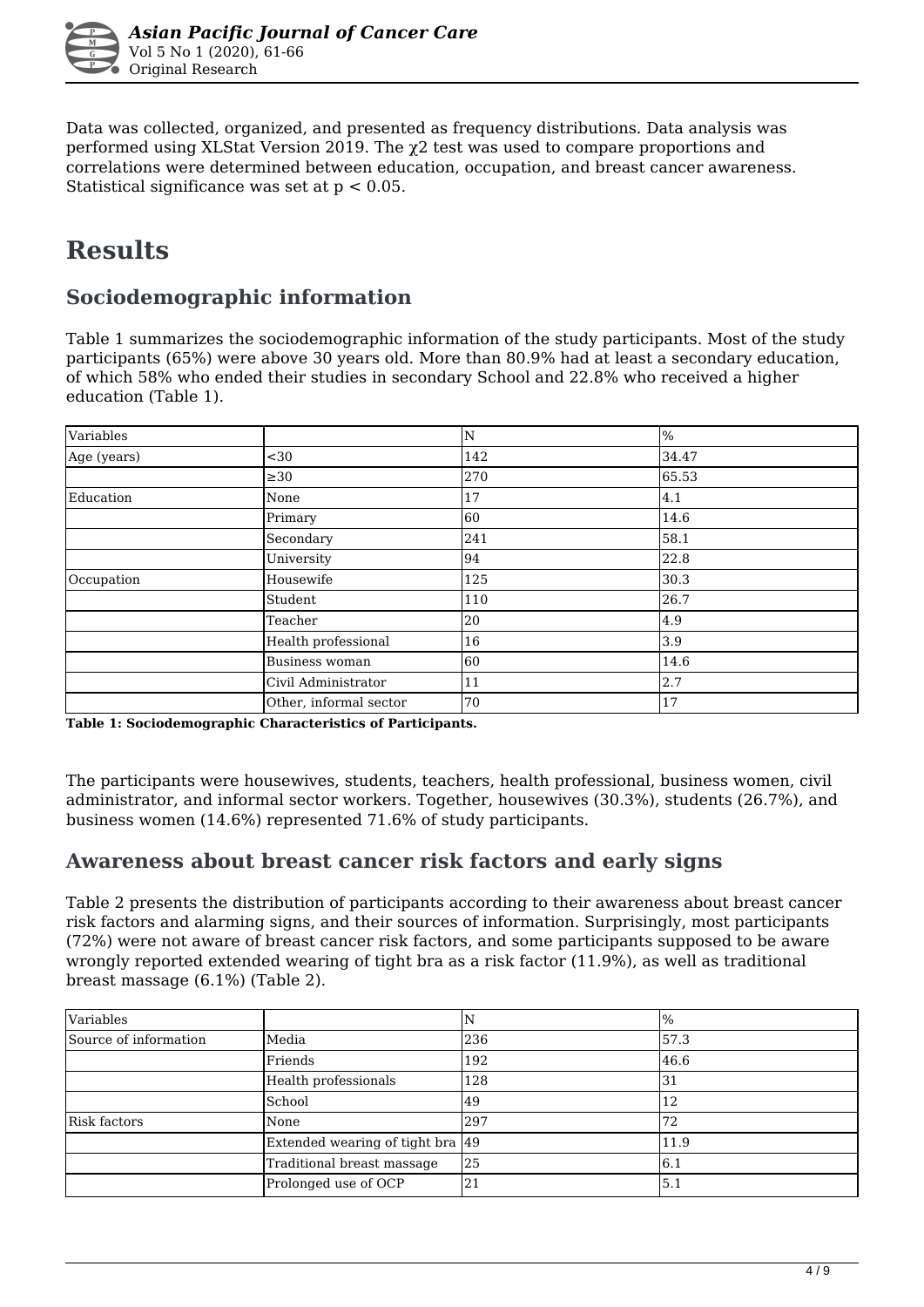

|       | <b>Genetic</b>                 | 20  | 4.9                   |
|-------|--------------------------------|-----|-----------------------|
| Signs | None                           | 103 | 25                    |
|       | Nodules                        | 206 | I50                   |
|       | Pain                           | 52  | 12.6                  |
|       | Change in breast appearance 29 |     |                       |
|       | Ulcerations                    | 15  | 13.6                  |
|       | Nipple discharge               |     | $\overline{ }$<br>1., |

**Table 2: Awareness about Breast Cancer Risk Factors and Clinical Signs.** 

The study participants who had the right information about breast cancer risk factors mainly listed prolonged use of contraceptive pills (5.1%), and genetic factors (4.9%). The occurrence of nodules in the breast as an alarming sign of disease was mentioned by 50% of women, followed by pain (12.6%) (Table 2). About 25% of participants were not aware of any alarming sign. Media were the most common source of information (57.3%), followed by friends (46.6%), and health professionals (31%) (Table 2). Correlations were observed between the awareness about risk factors and signs and both the education level ( $r = 0.72$ ,  $p < 0.001$ ) and occupation ( $r = 0.65$ ,  $p < 0.001$ ), as participants with at least secondary education and those exerting professions requiring higher education tended to have the highest awareness levels.

#### **Awareness about breast cancer screening**

Table 3 summarizes the screening methods listed by women and personal frequencies of screening reported. Most participants (62.6%) were not aware that breast cancer could be detected early with screening methods (Table 3).

| Variables                  |                      |     | $\frac{9}{6}$ |
|----------------------------|----------------------|-----|---------------|
| Screening method awareness | None                 | 258 | 62.6          |
|                            | Clinical Examination | 17  | 4.1           |
|                            | Mammography          | 15  | 3.6           |
|                            | <b>BSE</b> a         | 107 | 26            |
|                            | Ultrasound           |     | 1.8           |
|                            | Others               |     | 1.9           |
| Frequency of screening     | Never                | 81  | 19.6          |
|                            | Sometimes            | 27  | 6.5           |
|                            | Often                | 35  | 8.5           |

**Table 3: Screening Methods Cited by Women and Personal Frequency of Screening.** 

#### \* BSE, breast self-examination

The participants who knew that breast cancer can be detected early mainly mentioned breast selfexamination (BSE) (69.5%) among the screening methods, with a lesser number of participants also aware of clinical examination (11.0%), mammography (9.7%), ultrasound (4.5%), or other methods (5.2%).

Instead, regarding the frequency of screening: 19.25% of the participants (56.6% of participants aware) had never performed breast cancer screening; 6.5% (18.9% of participants aware) performed breast cancer screening sometimes; and 6.3% (24.5% of participants aware) performed breast cancer screening often (Table 3).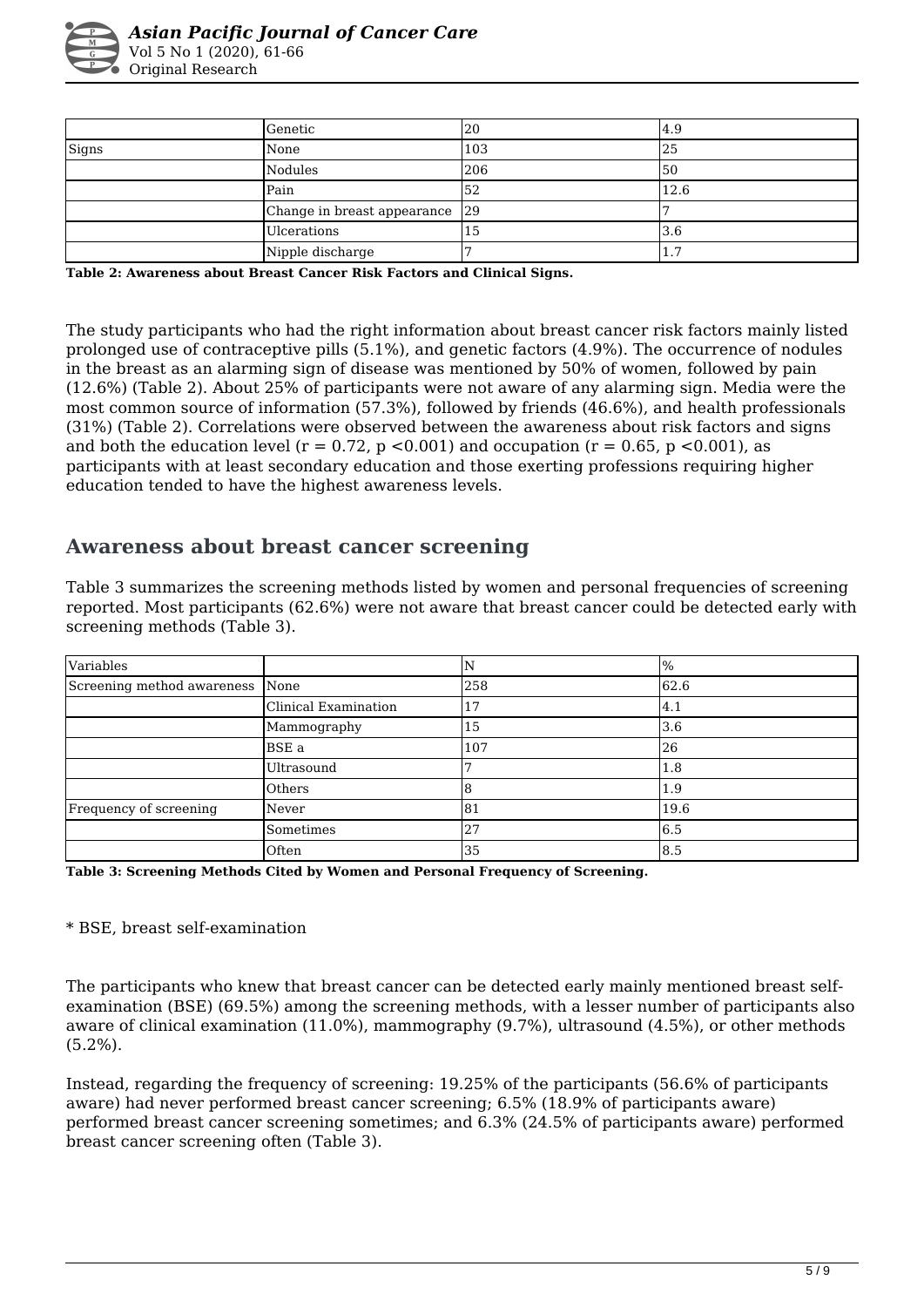

#### **Breast examination outcome**

Table 4 summarizes the results of clinical examination. All women were palpated. Although most women had normal breasts (95.1%), the following were detected: nodules (17 cases, 4.1% of participants); inflamed axillary lymph nodes (one case, 0.2% of participants); umbilical nipple (one case); and nipple discharge (one case) (Table 4).

| Variables            |     | $\frac{9}{6}$    |
|----------------------|-----|------------------|
| Normal breasts       | 392 | 195.1            |
| Nodules              |     | 14.1             |
| Axillary lymph nodes |     | 10.2             |
| Umbilical nipple     |     | $\overline{0.2}$ |
| Nipple discharge     |     | 10.2             |

**Table 4: Results of Clinical Examination.** 

Surprisingly, despite agreeing previously to the experimental procedure, participants with inflamed lymph nodes and breast discharge refused further analyses, and 11 participants with nodules refused needle aspiration. Table 5 presents the reasons presented by the participants to refuse needle aspiration or further examination.

| Reasons                                                                                                                                                  | N |
|----------------------------------------------------------------------------------------------------------------------------------------------------------|---|
| Participants claimed to lack time for additional tests                                                                                                   |   |
| Participants claimed that they didn't feel pain, so they did not 4<br>lneed FNA a                                                                        |   |
| Participants claimed that their family doctors told them not<br>to worry about the finding, so they did not need FNA                                     |   |
| Participants claimed that should it be breast cancer it could<br>only result from witchcraft, and thus, they would not need<br>hospitals to deal with it |   |
| . I prefer to stay with my lump without knowing if it is<br>cancer or not »                                                                              |   |

**Table 5: Reasons Presented to Refuse Needle Aspiration or Further Examination.** 

#### \*FNA, fine needle aspiration

The characteristics and cytological diagnosis of the punctured nodules of the 6 women who accepted fine needle aspiration are presented in Table 6. Three nodules were benign, while the other 3 were diagnosed as invasive ductal carcinoma (Black's simplified) grade I (one case) and grade II (two cases) (Table 6). The invasive ductal carcinoma grade I nodules were less than 2 cm large while grade II nodules were larger than 5 cm (Table 6).

|                         | Nodule 1                               | Nodule 2                     | Nodule 3                      | Nodule 4                               | Nodule 5                                                               | Nodule 6              |
|-------------------------|----------------------------------------|------------------------------|-------------------------------|----------------------------------------|------------------------------------------------------------------------|-----------------------|
| Site                    | Right internal<br>inferior<br>quadrant | Upper left outer<br>quadrant | Upper right<br>outer quadrant | Left internal<br>linferior<br>quadrant | Between outer<br>superior and<br>right outer<br>inferior<br>lquadrants | Under right<br>nipple |
| Size (cm2)              | 2x1                                    | 3x2                          | 7x7                           | 1x1                                    | 10x9                                                                   | 8x6                   |
| Skin                    | Normal                                 | Normal                       | Tough                         | Normal                                 | Orange peel                                                            | Dark                  |
| Mobility                | Mobile                                 | Mobile                       | Mobile                        | Mobile                                 | Mobile                                                                 | Mobile                |
| Pain                    | Absent                                 | Absent                       | Present                       | Absent                                 | Absent                                                                 | Absent                |
| Consistency             | Elastic                                | Elastic                      | Firm                          | Tough                                  | Tough                                                                  | Tough                 |
| Nipple discharge Absent |                                        | Absent                       | Absent                        | Absent                                 | Absent                                                                 | Absent                |
| Inflamed ALN a          | Absent                                 | Absent                       | Absent                        | Absent                                 | Absent                                                                 | Absent                |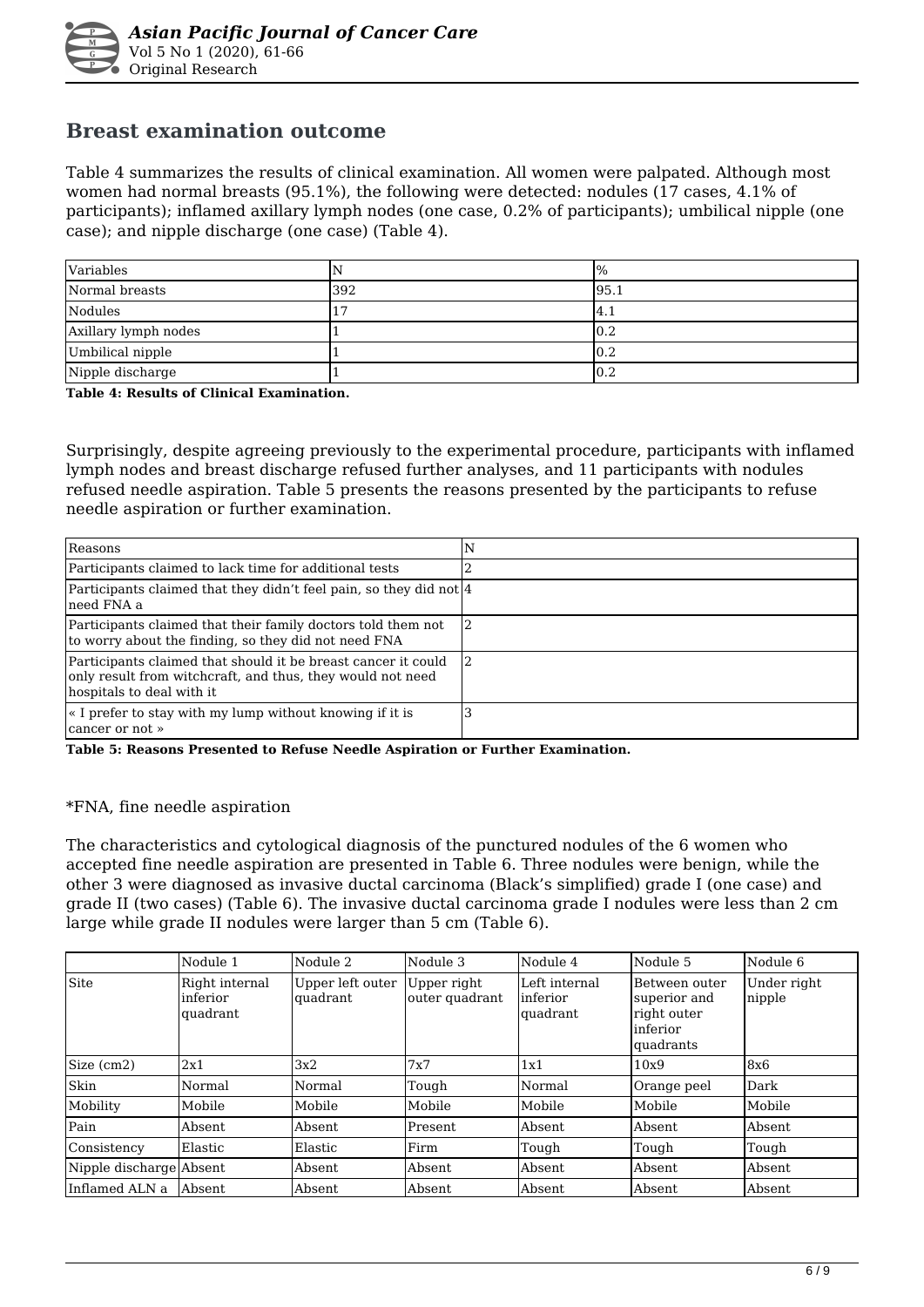

| Asian Pacific Journal of Cancer Care |  |  |
|--------------------------------------|--|--|
| Vol 5 No 1 (2020), 61-66             |  |  |
| Original Research                    |  |  |

| Cytology | $\overline{\phantom{a}}$<br>Hibroadenoma | uactophoric<br>$-1$ | II IDCbs<br>Grade | IDCbs<br>Igrade |
|----------|------------------------------------------|---------------------|-------------------|-----------------|
|          |                                          | Icvst               |                   |                 |

**Table 6: Characteristics of Punctured Nodules.** 

\* ALN, Axillary lymph nodes. b IDCbs, Invasive ductal carcinoma of Black simplified

# **Discussion**

Our results suggest poor awareness about breast cancer screening methods, risk factors, and signs among women in the city of Bafoussam. This is surprising considering that most of the study participants were young women, had heard about breast cancer (94.5%), and had the right education level to access more information (80.9% had at least secondary education). This finding could be explained by difficult access to good information and population poor awareness about the importance of early detection, as the main sources of information were the media (57.3%) and friends (46.6%). Similar findings were reports in various other African countries [20][21][22]. Information coming from the entourage is often wrong or incomplete, which can explain why 42.61% of responding participants listed the wearing of tight bra and traditional breast massage as a risk factors for developing the disease and why only 11 over the 17 participants with alarming signs underestimated the importance to confirm or rule out breast cancer diagnosis. Besides, only 12% of the study participants were informed about breast cancer and its signs and risks by their schools, which is surprising for a study population where 26.7% are students, suggesting that schools are not informing their students enough about breast cancer. Nonetheless, in our study 49% of participants were aware that breast cancer can be prevented by early detection with nodules as a major sign, against 95% in studies performed a decade ago in compared Cameroonian cities [17][23], which reflects the message of the sporadic national breast cancer awareness campaigns of the last decade and suggests that they had a positive impact. Moreover, a significant correlation was found between professional occupation, level of education, and awareness about risk factors and signs of breast cancer, with nodules in the breast as the best-known sign (50%), corroborating various reports in other African countries [20-22], and indicating that the message of the awareness campaigns was not easily accessible to uneducated public. Thus, the poor awareness about breast cancer screening methods and signs may be due to poor communication with the public. Notably, as observed in Morocco, where sensitization of women to BSE increased the early diagnosis of breast cancer from 56.4% in 2004 to 68.5% in 2009 [4-21], increasing breast cancer awareness level, in particular with information on screening methods and on the importance of early detection could further improve the health seeking behavior of women and cancer early detection rates in Cameroon, and beyond. Weak practice of BSE was reported in various countries in Africa, including for instance, Nigeria, Togo, Tunisia, and Morocco, with practice rate ranging between 11.6% and 34.9% [24][4][9][11][14][15][21].

As in earlier studies aimed at showing that FNA can be used as first-line for breast cancer diagnosis in countries with limited resources [18][19][25], FNA cytological examination allowed reliable diagnosis and classification of breast cancer in our study. FNA can be performed even in basic health facilities, only requires trained staff, and processed samples can easily be routed to health facilities with a pathologist for analysis. Unfortunately, our findings add to the growing evidence supporting that high-grade cancer is more and more diagnosed in young women in West Africa [10-12-15-20-22-24]. The discovery of breast cancer at Stage III observed in our study exposes patients to long, expensive, and aggressive treatment, with low chances of good therapeutic outcome. Notably, the two cases with aggressive cancer were among the 6 participants with alarming signs who accepted to undergo further testing, over the 17 detected. Most of the women who refused additional tests were unaware of the existence of asymptomatic phases of breast cancer and of the importance of early detection, further emphasizing on the importance of improving awareness campaign number and quality. Such refusal based on ignorance clearly contributes to late detection of breast cancer in Africa.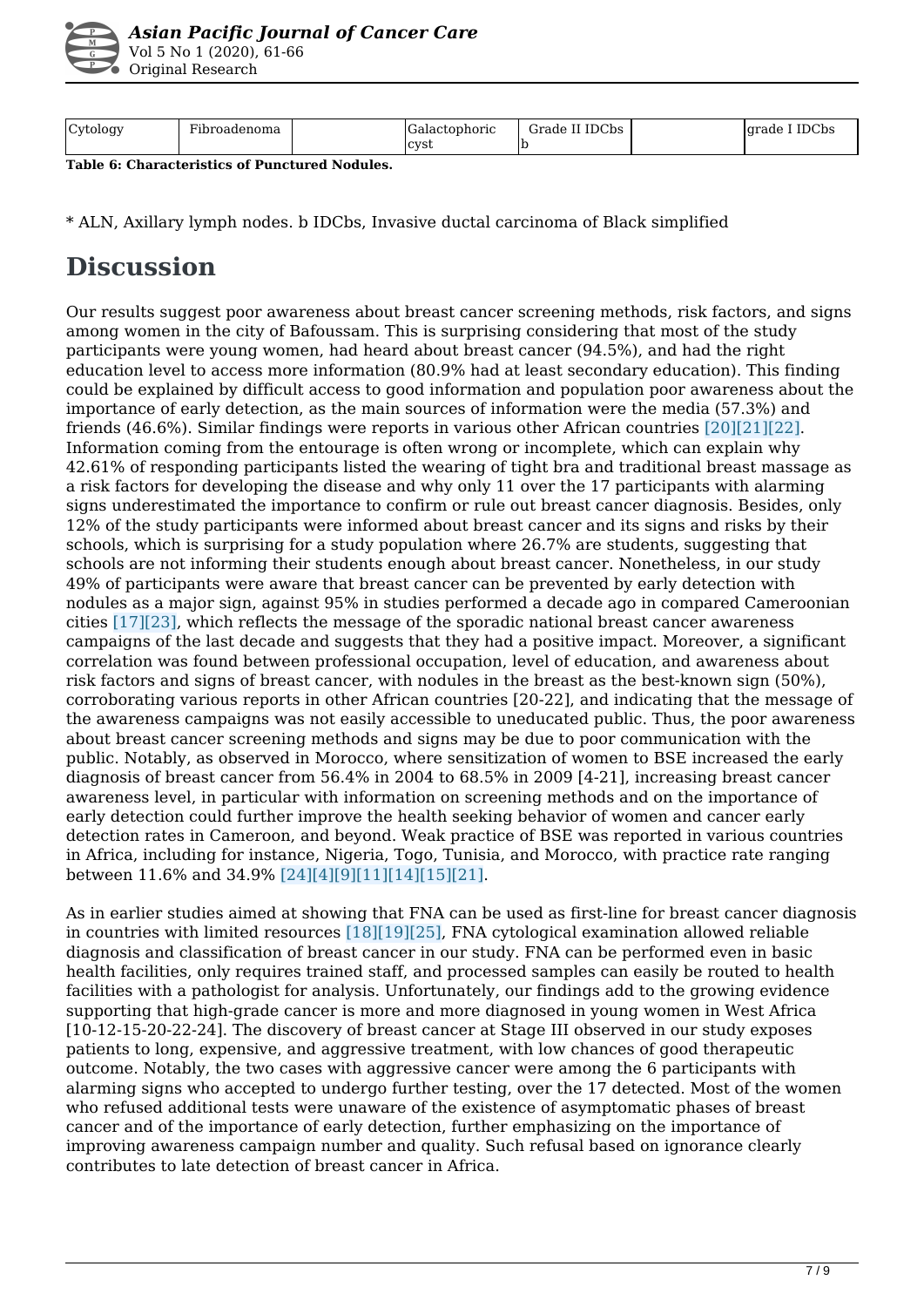

Overall, our findings emphasize the need to raise awareness and provide the right information to the public at a large scale for early detection of breast cancer, by introducing, for instance, Information, Education and Communication (IEC)-based approaches to schools and hospitals, as well as advertising in public places, in addition to classical media. Our data also support that fine needle aspiration of nodules provides reliable diagnosis of tumors and is feasible in remote areas, once the staff is trained.

# **Acknowledgements**

Authors thank the authorities and the health professionals of Bafoussam Central Hospital for their help in data collection.

#### **Funding statement**

The present study was partly funded by the Department of Biomedical Sciences, Faculty of Science, University of Ngaoundere, Ngaoundere, Cameroon.

## **References**

### **References**

- 1. Ahmad A. Breast Cancer Statistics: Recent Trends. *Adv Exp Med Biol.* 2019; 1152:1-7.
- 2. Azubuike Samuel O., Muirhead Colin, Hayes Louise, McNally Richard. Rising global burden of breast cancer: the case of sub-Saharan Africa (with emphasis on Nigeria) and implications for regional development: a review. *World Journal of Surgical Oncology.* 2018; 16(1)[DOI](https://doi.org/10.1186/s12957-018-1345-2)
- 3. Maajani Khadije, Jalali Arash, Alipour Sadaf, Khodadost Mahmoud, Tohidinik Hamid Reza, Yazdani Kamran. The Global and Regional Survival Rate of Women With Breast Cancer: A Systematic Review and Meta-analysis. *Clinical Breast Cancer*. 2019; 19(3)[DOI](https://doi.org/10.1016/j.clbc.2019.01.006)
- 4. Kolak Agnieszka, Kamińska Marzena, Sygit Katarzyna, Budny Agnieszka, Surdyka Dariusz, Kukiełka-Budny Bożena, Burdan Franciszek. Primary and secondary prevention of breast cancer. *Annals of Agricultural and Environmental Medicine.* 2017; 24(4[\)DOI](https://doi.org/10.26444/aaem/75943)
- 5. Wood Marie E., Rehman Hibba tul, Bedrosian Isabelle. Importance of family history and indications for genetic testing. *The Breast Journal.* 2019; 26(1)[DOI](https://doi.org/10.1111/tbj.13722)
- 6. Colditz Graham A., Bohlke Kari. Priorities for the primary prevention of breast cancer. *CA: A Cancer Journal for Clinicians.* 2014; 64(3) DOI
- 7. Dubey Ashutosh Kumar, Gupta Umesh, Jain Sonal. Breast Cancer Statistics and Prediction Methodology: A Systematic Review and Analysis. *Asian Pacific Journal of Cancer Prevention.* 2015; 16(10)[DOI](https://doi.org/10.7314/apjcp.2015.16.10.4237)
- 8. Scheideler Jennifer K., Klein William M.P.. Awareness of the Link between Alcohol Consumption and Cancer across the World: A Review. *Cancer Epidemiology Biomarkers & Prevention.* 2018; 27(4)*DOI*
- 9. Adedokun B, Zheng Y, Ndom P, Gakwaya A, Makumbi T, Zhou AY, et al. Prevalence of Inherited Mutations in Breast Cancer Predisposition Genes among Uganda and Cameroon Women. Cancer Epidemiol Biomarkers Prev [Internet]. 1 janv 2019 [cité 16 mars 2020]; Disponible sur: https:// cebp.aacrjournals.org/content/early/2019/12/21/1055-9965. EPI-19-0506.
- 10. Elamin Amany, Ibrahim Muntaser E., Abuidris Dafalla, Mohamed Kamal Eldin H., Mohammed Sulma Ibrahim. Part I: cancer in Sudan-burden, distribution, and trends breast, gynecological, and prostate cancers. *Cancer Medicine*. 2015; 4(3) DOI